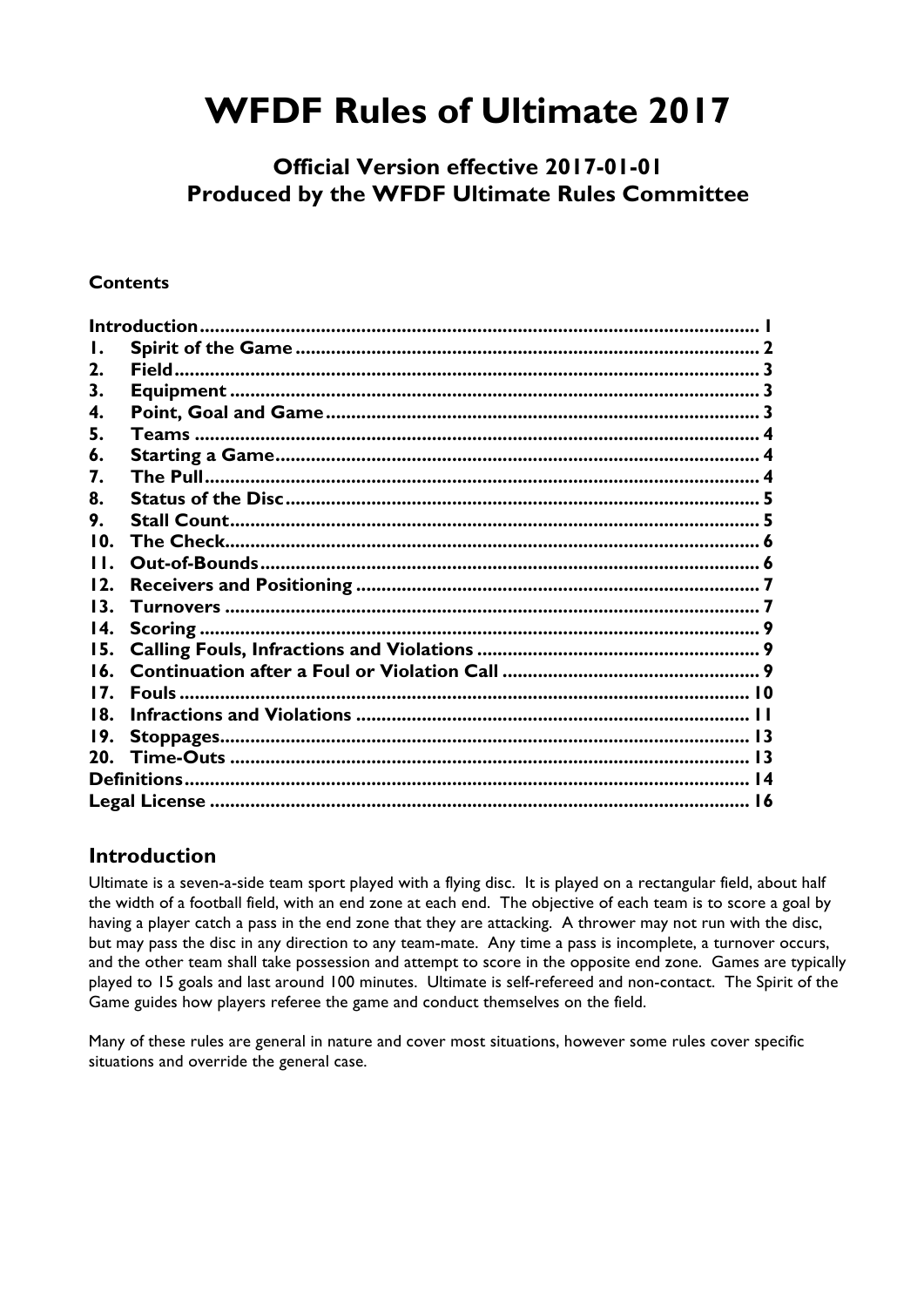# **1. Spirit of the Game**

- 1.1. Ultimate is a non-contact, self-refereed sport. All players are responsible for administering and adhering to the rules. Ultimate relies upon a Spirit of the Game that places the responsibility for fair play on every player.
- 1.2. It is trusted that no player will intentionally break the rules; thus there are no harsh penalties for inadvertent breaches, but rather a method for resuming play in a manner which simulates what would most likely have occurred had there been no breach.
- 1.3. Players should be mindful of the fact that they are acting as referees in any arbitration between teams. Players must:
	- 1.3.1. know the rules:
	- 1.3.2. be fair-minded and objective;
	- 1.3.3. be truthful;
	- 1.3.4. explain their viewpoint clearly and briefly;
	- 1.3.5. allow opponents a reasonable chance to speak;
	- 1.3.6. resolve disputes as quickly as possible, using respectful language;
	- 1.3.7. make calls in a consistent manner throughout the game; and
	- 1.3.8. only make a call where a breach is significant enough to make a difference to the outcome of the action.
- 1.4. Highly competitive play is encouraged, but should never sacrifice the mutual respect between players, adherence to the agreed-upon rules of the game, or the basic joy of play.
- 1.5. The following actions are examples of good spirit:
	- 1.5.1. informing a team-mate if they have made a wrong or unnecessary call or caused a foul or violation;
	- 1.5.2. retracting a call when you no longer believe the call was necessary;
	- 1.5.3. complimenting an opponent for good play or spirit;
	- 1.5.4. introducing yourself to your opponent; and
	- 1.5.5. reacting calmly towards disagreement or provocation.
- 1.6. The following actions are clear violations of the spirit of the game and must be avoided by all participants:
	- 1.6.1. dangerous play and aggressive behaviour;
	- 1.6.2. intentional fouling or other intentional rule violations;
	- 1.6.3. taunting or intimidating opposing players;
	- 1.6.4. disrespectful celebration after scoring;
	- 1.6.5. making calls in retaliation to an opponent's call; and
	- 1.6.6. calling for a pass from an opposition player.
- 1.7. Teams are guardians of the Spirit of the Game, and must:
	- 1.7.1. take responsibility for teaching their players the rules and good spirit;
	- 1.7.2. discipline players who display poor spirit; and
	- 1.7.3. provide constructive feedback to other teams about how to improve their adherence to the Spirit of the Game.
- 1.8. In the case where a novice player commits a breach out of ignorance of the rules, experienced players are obliged to explain the breach.
- 1.9. An experienced player, who offers advice on rules and guides on-field arbitration, may supervise games involving beginners or younger players.
- 1.10. Rules should be interpreted by the players directly involved in the play, or by players who had the best perspective on the play. Non-players, apart from the captain, should refrain from getting involved. However players may seek the perspective of non-players to clarify the rules, and to assist players to make the appropriate call.
- 1.11. Players and captains are solely responsible for making all calls.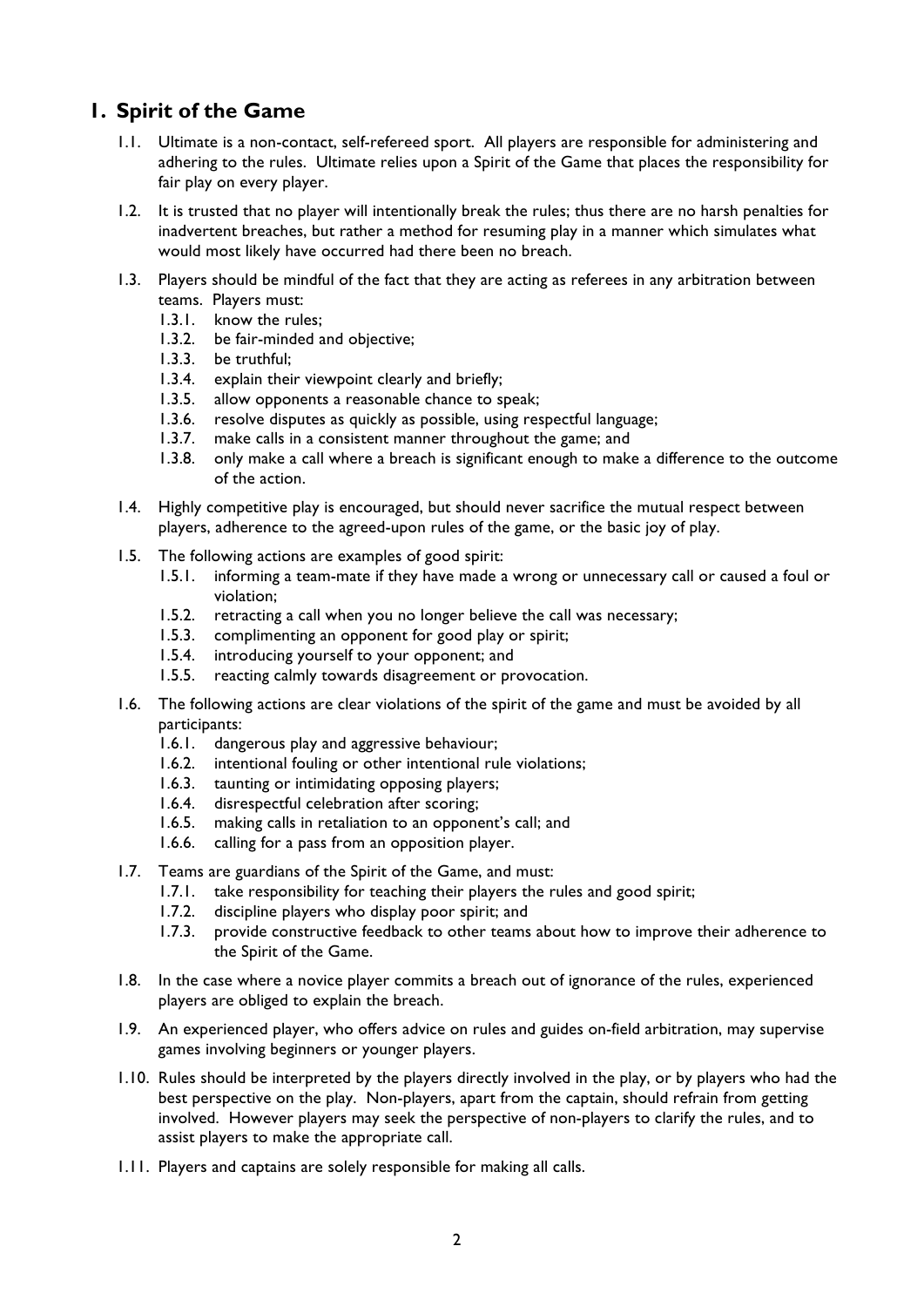- 1.12. If after discussion players cannot agree, or it is unclear:
	- 1.12.1. what occurred in a play, or
	- 1.12.2. what would most likely have occurred in a play,
	- the disc must be returned to the last non-disputed thrower.

## **2. Playing Field**

- 2.1. The playing field is a rectangle area with dimensions and zones as shown on Figure 1 and should be essentially flat, free of obstructions and afford reasonable player safety.
- 2.2. The perimeter lines surround the playing field and consist of two (2) sidelines along the length and two (2) endlines along the width.
- 2.3. The perimeter lines are not part of the playing field.
- 2.4. The goal lines are the lines that separate the central zone from the end zones and are part of the central zone.
- 2.5. The brick mark is the intersection of two (2) crossed one (1) metre lines in the central zone set eighteen(18) metres from each goal line, midway between the sidelines.
- 2.6. Eight brightly-coloured, flexible objects (such as plastic cones) mark the corners of the central zone and the end zones.
- 2.7. The immediate surroundings of the playing field shall be kept clear of movable objects. If play is obstructed by non-players or objects within three (3) metres of the perimeter line, any obstructed player or thrower in possession may call "Violation".





# **3. Equipment**

- 3.1. Any flying disc acceptable to both captains may be used.
- 3.2. WFDF may maintain a list of approved discs recommended for use.
- 3.3. Each player must wear a uniform that distinguishes their team.
- 3.4. No player may wear items of clothing or equipment that reasonably could harm the wearer or other players, or impede an opponent's ability to play.

#### **4. Point, Goal and Game**

- 4.1. A game consists of a number of points. Each point ends with the scoring of a goal.
- 4.2. A game is finished and won by the first team to score fifteen (15) goals.
- 4.3. A game is separated into two (2) periods of play, called halves. Half time occurs when a team first scores eight (8) goals.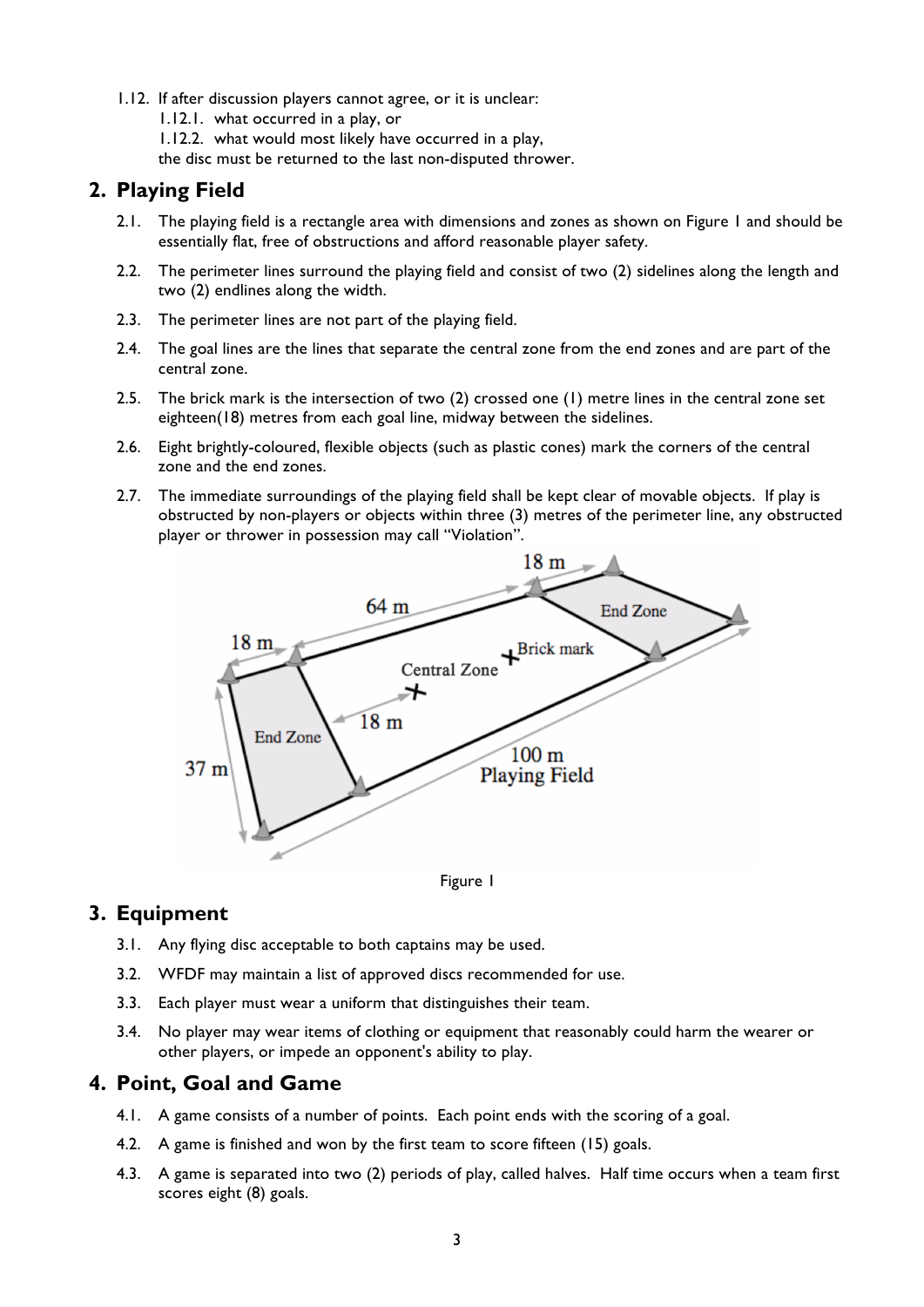- 4.4. The first point of each half starts when the half starts.
- 4.5. After a goal is scored, and the game has not been won or half time has not been reached:
	- 4.5.1. the next point starts immediately;
	- 4.5.2. the teams switch the end zone that they are defending; and
	- 4.5.3. the team that scored becomes defence and pulls next.
- 4.6. A variation of the basic structure may be used to accommodate special competitions, number of players, age of players or available space.

## **5. Teams**

- 5.1. Each team will put a maximum of seven (7) players and a minimum of five (5) players on the field during each point.
- 5.2. A team may make (unlimited) substitutions after a goal is scored and before the team signals readiness for the pull.
- 5.3. Each team will nominate a captain to represent the team.

## **6. Starting a Game**

- 6.1. Representatives of the two teams fairly determine which team first chooses either:
	- 6.1.1. whether to receive or throw the initial pull; or
	- 6.1.2. which end zone they will initially defend.
- 6.2. The other team is given the remaining choice.
- 6.3. At the start of the second half, these initial selections are switched.

## **7. The Pull**

7.1. At the start of the game, after half-time or after a score, play commences with a throw-off, called a pull.

7.1.1. Teams must prepare for the pull without unreasonable delay.

- 7.2. The pull may be made only after both teams have signalled their readiness by having the puller and a player on offence raise a hand above their head.
- 7.3. After signalling readiness all offensive players must stand with one foot on their defending goal line without changing location relative to one another until the pull is released.
- 7.4. After signalling readiness all defensive players must keep their feet entirely behind the vertical plane of the goal line until the pull is released.
- 7.5. If a team breaches 7.3 or 7.4 the opposing team may call a violation ("offside"). This must be called before the receiving team touches the disc and the pull must be repeated as quickly as possible.
- 7.6. As soon as the disc is released, all players may move in any direction.
- 7.7. No player on the defensive team may touch the disc after a pull until a member of the offensive team contacts the disc or the disc contacts the ground.
- 7.8. If an offensive player, in-bounds or out-of-bounds, touches the disc before it hits the ground, and the offensive team fails to catch it, that is a turnover (a "dropped pull").
- 7.9. If an offensive player catches the pull they must establish a pivot at the point on the playing field nearest to where it was caught, even if that point is in their defending end zone.
- 7.10. If the disc initially contacts the playing field and never becomes out-of-bounds, the thrower must establish the pivot where the disc stops, even if that point is in their defending end zone.
- 7.11. If the disc initially contacts the playing field and then becomes out-of-bounds without contacting an offensive player, the thrower must establish the pivot where the disc first crossed the perimeter line, or the nearest point in the central zone if that point would be in the defending end zone.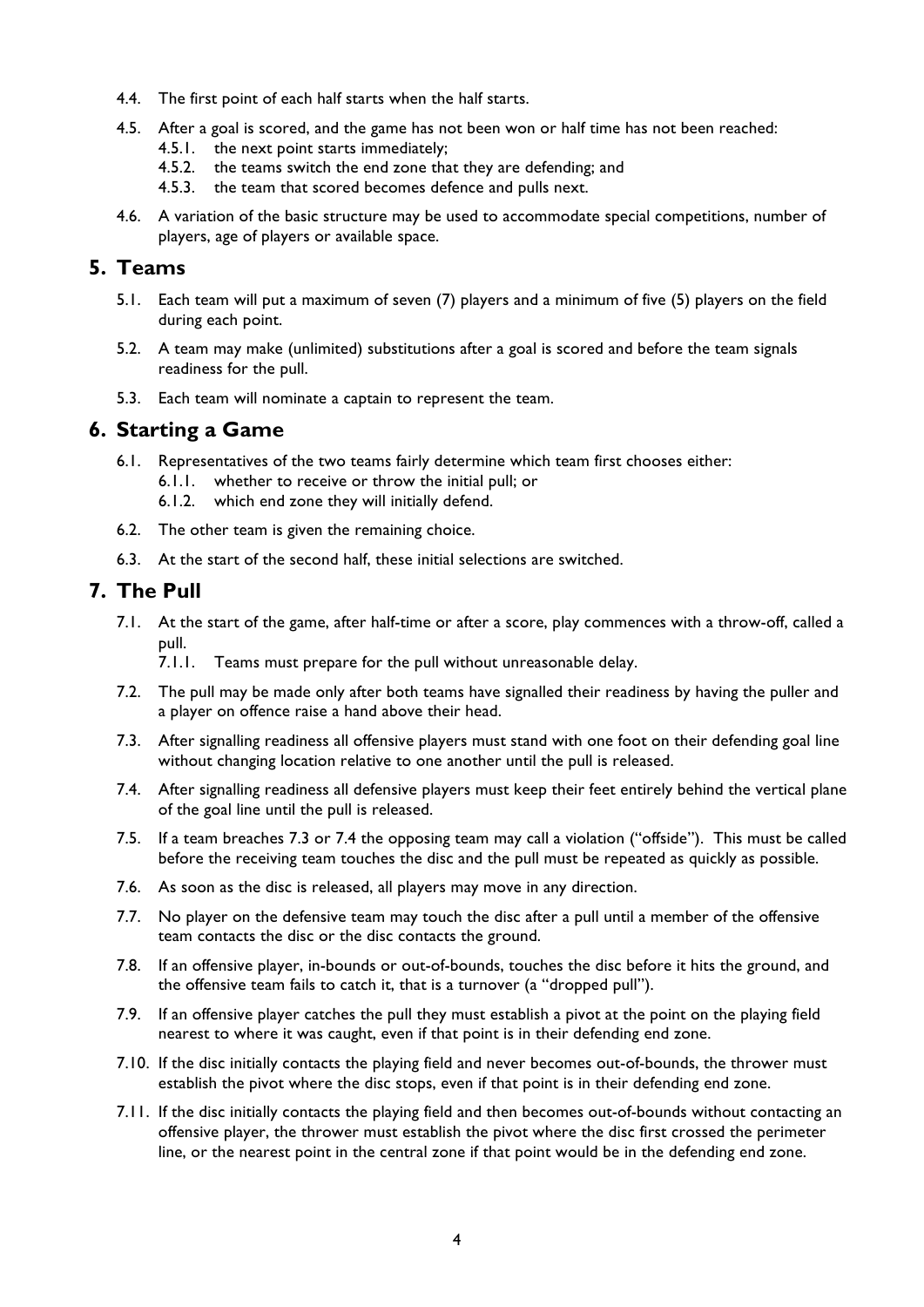- 7.11.1. If the disc does contact an offensive player before it becomes out-of-bounds the thrower must establish the pivot where the disc first crossed the perimeter line, even if that point is in their defending end zone.
- 7.12. If the disc contacts the out-of-bounds area without first touching the playing field or an offensive player, the thrower may establish the pivot either at the brick mark closest to their defending end zone, or at the spot on the central zone closest to where the disc went out-of-bounds (Section 11.7). The binding brick option must be signalled before the disc is picked up, by any offensive player fully extending one arm overhead and calling "brick".

## **8. Status of the Disc**

- 8.1. The disc is dead, and no turnover is possible:
	- 8.1.1. After the start of a point, until the pull is released;
	- 8.1.2. After the pull or after a turnover when the disc must be carried to the location of the correct pivot point, until a pivot is established; or
	- 8.1.3. After a call which stops the play or any other stoppage, until the disc is checked in.
- 8.2. A disc that is not dead is live.
- 8.3. The thrower may not transfer possession of a dead disc to another player.
- 8.4. Any player may attempt to stop a disc from rolling or sliding after it has hit the ground.
	- 8.4.1. If, in attempting to stop such a disc, a player significantly alters the disc's position, the opposition may request that the pivot be established at the location where the disc was contacted.
- 8.5. After a turnover, and after the pull, the team that has gained possession of the disc must continue play without delay.
	- 8.5.1. An offensive player must move at walking pace or faster to directly retrieve the disc and establish a pivot.
	- 8.5.2. In addition to 8.5.1, after a turnover the offence must put the disc into play within the following time limits, if the disc did not become out-of-bounds, and the discs location is:
		- 8.5.2.1. in the central zone within ten (10) seconds of the disc coming to rest.
		- 8.5.2.2. in an end zone within twenty (20) seconds of the disc coming to rest.
	- 8.5.3. If the offence breaches 8.5 the defence may give a verbal warning ("Delay of Game") or may call a "Violation".
	- 8.5.4. If an offensive player is within three (3) metres of the pivot point and, after the verbal warning, the offence continues to breach 8.5 the marker may commence the stall count.

# **9. Stall Count**

- 9.1. The marker administers a stall count on the thrower by announcing "Stalling" and then counting from one (1) to ten (10). The interval between the start of each number in the stall count must be at least one (1) second.
- 9.2. The stall count must be clearly audible to the thrower.
- 9.3. The marker may only start and continue a stall count when:
	- 9.3.1. The disc is live (unless specified otherwise);
	- 9.3.2. They are within three (3) metres of the thrower, or the correct pivot point if the thrower has moved from that spot; and
	- 9.3.3. All defenders are legally positioned (Section 18.1).
- 9.4. If the marker moves more than three (3) metres from the thrower, or a different player becomes the marker, the stall count must be restarted at "Stalling one (1)".
- 9.5. After play stops the stall count is resumed as follows:
	- 9.5.1. After an uncontested breach by the defence the stall count restarts at "Stalling one (1)".
	- 9.5.2. After an uncontested breach by the offence the stall count restarts at maximum nine (9).
	- 9.5.3. After a contested stall-out the stall count restarts at "Stalling eight (8)".
	- 9.5.4. After all other calls, including "pick", the stall count restarts at maximum six (6).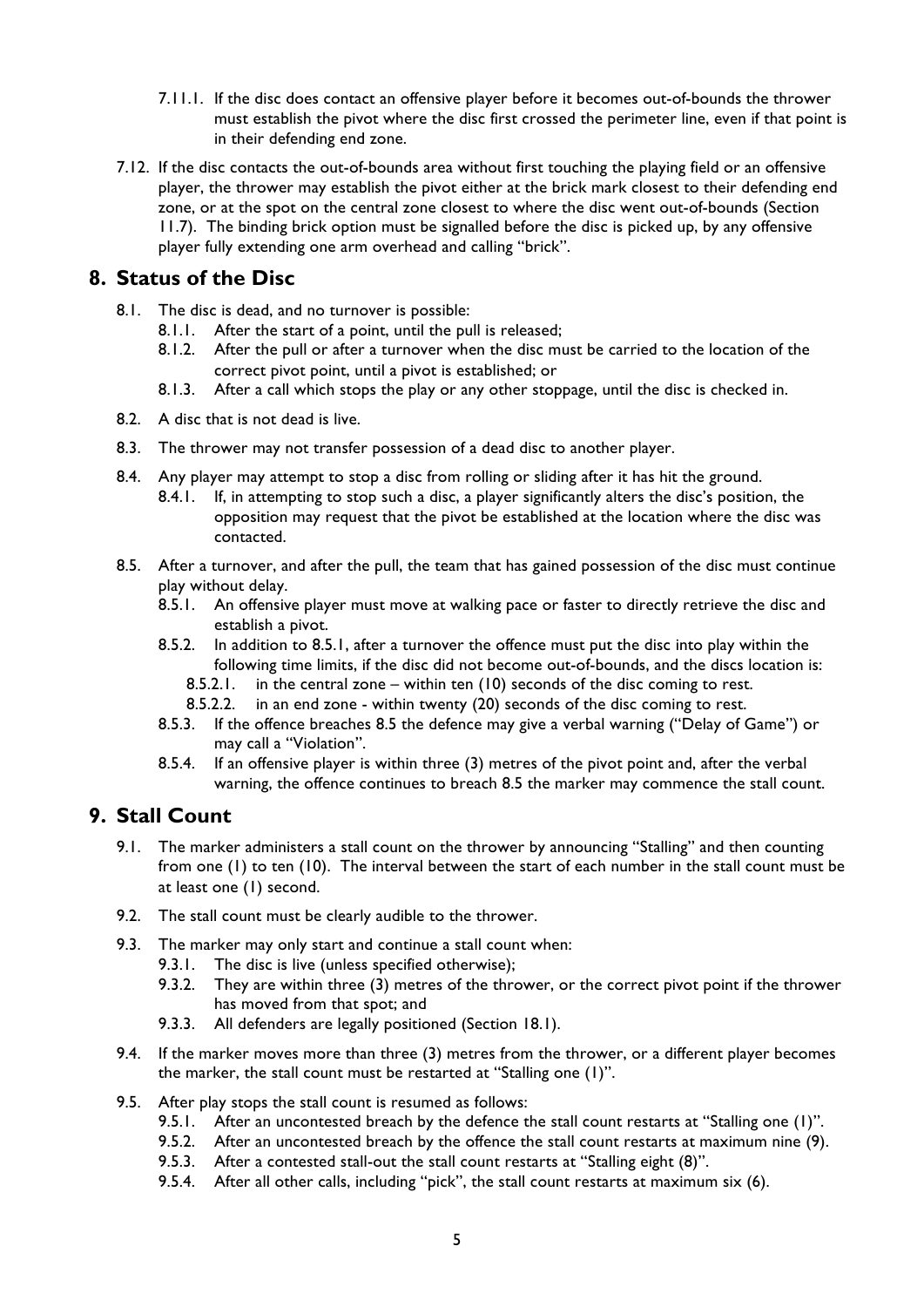- 9.6. To restart a stall count "at maximum n", where "n" is determined by 9.5.2, or 9.5.4, means the following:
	- 9.6.1. If "x" is the last number fully uttered prior to the call, then the stall count resumes at "Stalling (x plus one)" or "Stalling n", whichever of those two numbers is lower.

# **10. The Check**

- 10.1. Whenever play stops during a point for a time-out, foul, violation, contested turnover, specified turnover, contested goal, technical stoppage, injury stoppage, or discussion, play must restart as quickly as possible with a check. The check may only be delayed for the discussion of a call.
- 10.2. Player positioning after a call (except in the case of a time-out, and unless specified otherwise): 10.2.1. If play stops before a pass is thrown, all players must return to the location they held when the call was made.
	- 10.2.2. If play stops after a pass is thrown, then:
		- 10.2.2.1. if the disc is returned to the thrower, all players must return to the location they held when the thrower released the disc, or the time of the call, whichever is earlier.
		- 10.2.2.2. if the result of the play stands all players must return to the location they held when either the pass was caught, or the disc hit the ground.
		- 10.2.2.3. if a player other than the thrower gains possession as a result of an uncontested breach, all players must return to the location they held when the breach occurred.
	- 10.2.3. All players must remain stationary in that location until the disc is checked in.
- 10.3. Any player may briefly extend a stoppage of play to fix faulty equipment ("equipment"), but active play may not be stopped for this purpose.
- 10.4. The person checking the disc in must first verify with the nearest opposition player that their team is ready.
	- 10.4.1. If there is an unnecessary delay in checking the disc in, the opposition may give a verbal warning ("Delay of Game") and, if the delay continues, they may check the disc in by calling "Disc In", without verification from the opposition.
- 10.5. To restart play:
	- 10.5.1. when the thrower has the disc:
		- 10.5.1.1. if there is a defender within reach, the defender must touch the disc.
		- 10.5.1.2. if there is not a defender within reach, the thrower must touch the disc to the ground and should call "Disc In".
	- 10.5.2. when the disc is on the ground, the defender nearest to the disc must call "Disc In".
- 10.6. If the thrower attempts a pass before the check, or a violation of 10.2 is called, the pass does not count regardless of whether it is complete or incomplete, and possession reverts back to the thrower.

## **11. Out-of-Bounds**

- 11.1. The entire playing field is in-bounds. The perimeter lines are not part of the playing field and are out-of-bounds. All non-players are part of the out-of-bounds area.
- 11.2. The out-of-bounds area consists of the area which is not in-bounds and everything in contact with it, except for defensive players, who are always considered "in-bounds" for purposes of making a play on the disc.
- 11.3. An offensive player who is not out-of-bounds is in-bounds.
	- 11.3.1. An airborne player retains their in-bounds/out-of-bounds status until that player contacts the playing field or the out-of-bounds area.
	- 11.3.2. A thrower in possession of the disc, who contacts the playing field and then touches an out-of-bounds area, is still considered in-bounds.
		- 11.3.2.1. If the thrower leaves the playing field, they must establish the pivot at the spot on the playing field where they crossed the perimeter line (unless 14.2 is in effect).
	- 11.3.3. Contact between players does not confer the state of being in- or out-of-bounds from one to another.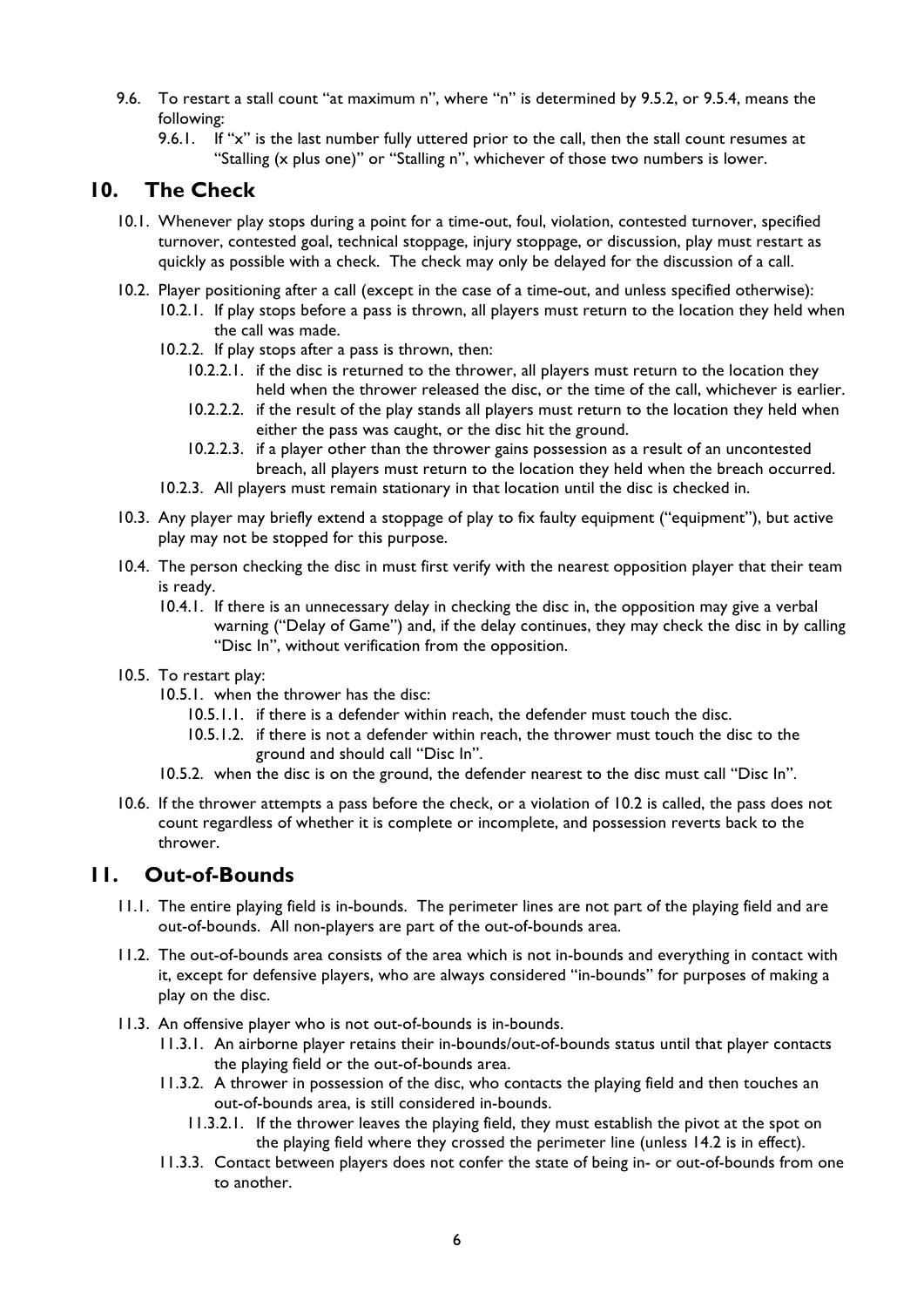- 11.4. A disc is in-bounds once it is live, or when play starts or restarts.
- 11.5. A disc becomes out-of-bounds when it first contacts the out-of-bounds area or contacts an out-ofbounds offensive player. A disc in the possession of an offensive player has the same in/out-ofbounds status as that player. If the disc is simultaneously in the possession of more than one offensive player, one of them being out-of-bounds, the disc is out-of-bounds.
- 11.6. The disc may fly outside a perimeter line and return to the playing field, and players may go out-ofbounds to make a play on the disc.
- 11.7. The place where a disc went out-of-bounds is the spot where, prior to contacting an out-ofbounds area or player, the disc was most recently:
	- 11.7.1. partly or wholly over the playing field; or
	- 11.7.2. contacted by an in-bounds player.
- 11.8. If the disc is out-of-bounds and more than three (3) metres from the pivot point, non-players may retrieve the disc. The thrower must carry the disc the last three (3) metres to the playing field.

#### **12. Receivers and Positioning**

- 12.1. A player "catches" the disc by demonstrating sustained control of a non-spinning disc.
- 12.2. If the player loses control of the disc due to subsequent contact with the ground or a team-mate or a legitimately positioned opposition player, the catch is deemed to have not occurred.
- 12.3. The following are out-of-bounds turnovers, and no catch is deemed to have occurred: 12.3.1. an offensive receiver is out-of-bounds when they contact the disc; or
	- 12.3.2. after catching the disc, an offensive receiver's first contact is out-of-bounds while still in possession of the disc.
- 12.4. After a catch, that player becomes the thrower.
- 12.5. If offensive and defensive players catch the disc simultaneously, the offence retains possession.
- 12.6. A player in an established position is entitled to remain in that position and should not be contacted by an opposing player.
- 12.7. Every player is entitled to occupy any position on the field not occupied by any opposing player, provided that they do not initiate contact in taking such a position.
	- 12.7.1. However when the disc is in the air a player may not move in a manner solely to prevent an opponent from taking an unoccupied path to the disc.
- 12.8. All players must attempt to avoid contact with other players, and there is no situation where a player may justify initiating contact. "Making a play for the disc" is not a valid excuse for initiating contact with other players.
- 12.9. Some incidental contact, not affecting the outcome of the play or safety of players, may occur as two or more players move towards a single point simultaneously. Incidental contact should be minimized but is not considered a foul.
- 12.10.Players may not use their arms or legs to obstruct the movement of opposing players.
- 12.11.No player may physically assist the movement of another player, nor use an item of equipment to assist in contacting the disc.

#### **13. Turnovers**

- 13.1. A turnover that transfers possession of the disc from one team to the other occurs when:
	- 13.1.1. the disc contacts the ground while it is not in the possession of an offensive player (a "down");
	- 13.1.2. a pass is caught by a defensive player (an "interception");
	- 13.1.3. the disc becomes out-of bounds (an "out-of-bounds"); or
	- 13.1.4. during the pull, the receiving team touches the disc before it contacts the ground, and fails to catch the disc (a "dropped pull").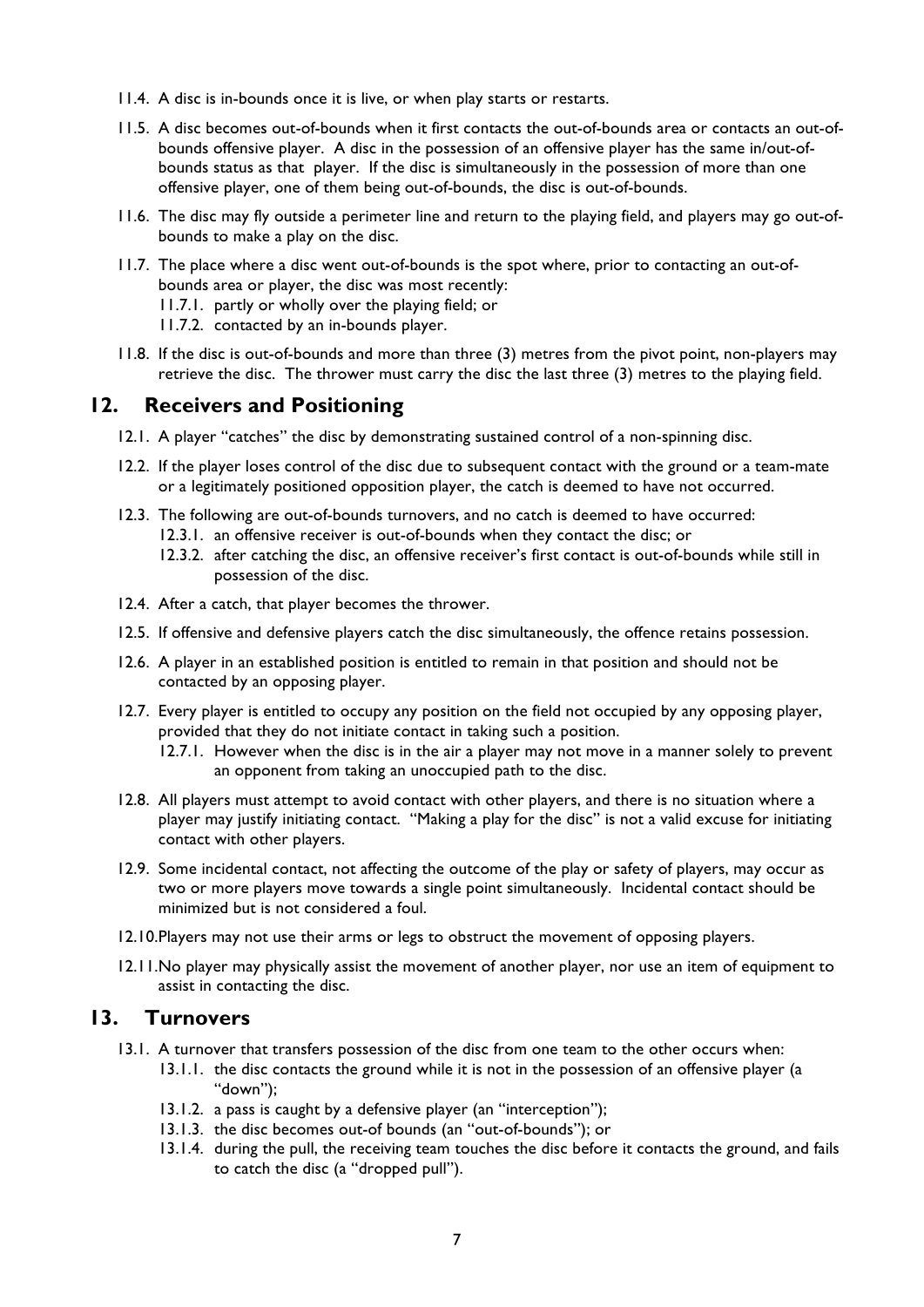- 13.2. A turnover that transfers possession of the disc from one team to the other, and results in a stoppage of play, occurs when:
	- 13.2.1. there is an uncontested offensive receiving foul;
	- 13.2.2. the thrower has not released the disc before the marker first starts to say the word "ten" in the stall count (a "stall-out");
	- 13.2.3. the disc is intentionally transferred from one offensive player to another without ever being completely untouched by both players (a "hand-over");
	- 13.2.4. the thrower intentionally deflects a pass to themselves off another player (a "deflection");
	- 13.2.5. in attempting a pass, the thrower catches the disc after release prior to the disc being contacted by another player (a "double touch");
	- 13.2.6. an offensive player intentionally assists a teammate's movement to catch a pass; or
	- 13.2.7. an offensive player uses an item of equipment to assist in catching a pass.
- 13.3. If a player determines a turnover has occurred they must make the appropriate call immediately. If the opposition disagrees they may call "contest". If, after discussion, players cannot agree or it is unclear what occurred in the play, the disc must be returned to the last non-disputed thrower.
- 13.4. If a fast count occurs in such a manner that the offence does not have a reasonable opportunity to call fast count before a stall-out, the play is treated as a contested stall-out (9.5.3).
	- 13.4.1. If the thrower contests a stall-out but also attempts a pass, and the pass is incomplete, then the turnover stands and play restarts with a check.
- 13.5. Any offensive player may take possession of the disc after a turnover, except:
	- 13.5.1. after an "interception" turnover, in which case the player who made the interception must maintain possession; and
	- 13.5.2. after an offensive receiving foul, in which case the fouled player must take possession.
- 13.6. If the player in possession after a turnover intentionally drops the disc, or places the disc on the ground, they must re-establish possession and restart play with a check.
- 13.7. After a turnover, the turnover location is where:
	- 13.7.1. the disc has come to a stop or is picked up by an offensive player; or
	- 13.7.2. the intercepting player stops; or
	- 13.7.3. the thrower was located, in the case of 13.2.2, 13.2.3, 13.2.4, 13.2.5; or
	- 13.7.4. the offensive player was located, in the case of 13.2.6 and 13.2.7; or
	- 13.7.5. the uncontested offensive receiving foul occurred.
- 13.8. If the turnover location is out-of-bounds, or the disc touched an out-of-bounds area after the turnover occurred, the thrower must establish a pivot at the spot on the central zone nearest to where the disc went out-of-bounds (Section 11.7). 13.8.1. If 13.8 does not apply, the pivot must be established according to 13.9, 13.10, or 13.11.

- 13.9. If the turnover location is in the central zone, the thrower must establish the pivot at that point.
- 13.10.If the turnover location is in the offence's attacking end zone, the thrower must establish the pivot at the nearest point on the goal line.
- 13.11.If the turnover location is in the offence's defending end zone, the thrower may choose where to establish the pivot:
	- 13.11.1. at the turnover location, by staying at the turnover location or faking a pass; or
	- 13.11.2. at the nearest point on the goal line to the turnover location, by moving from the turnover location.
		- 13.11.2.1. The intended thrower, before picking up the disc, may signal the goal line option by fully extending one arm above their head.
	- 13.11.3.Immediate movement, failure to move, or signaling the goal line option determines where to establish the pivot and cannot be reversed.
- 13.12.If, after a turnover, play has continued unknowingly, play stops and the disc is returned to the turnover location, players resume their positions at the time the turnover occurred and play restarts with a check.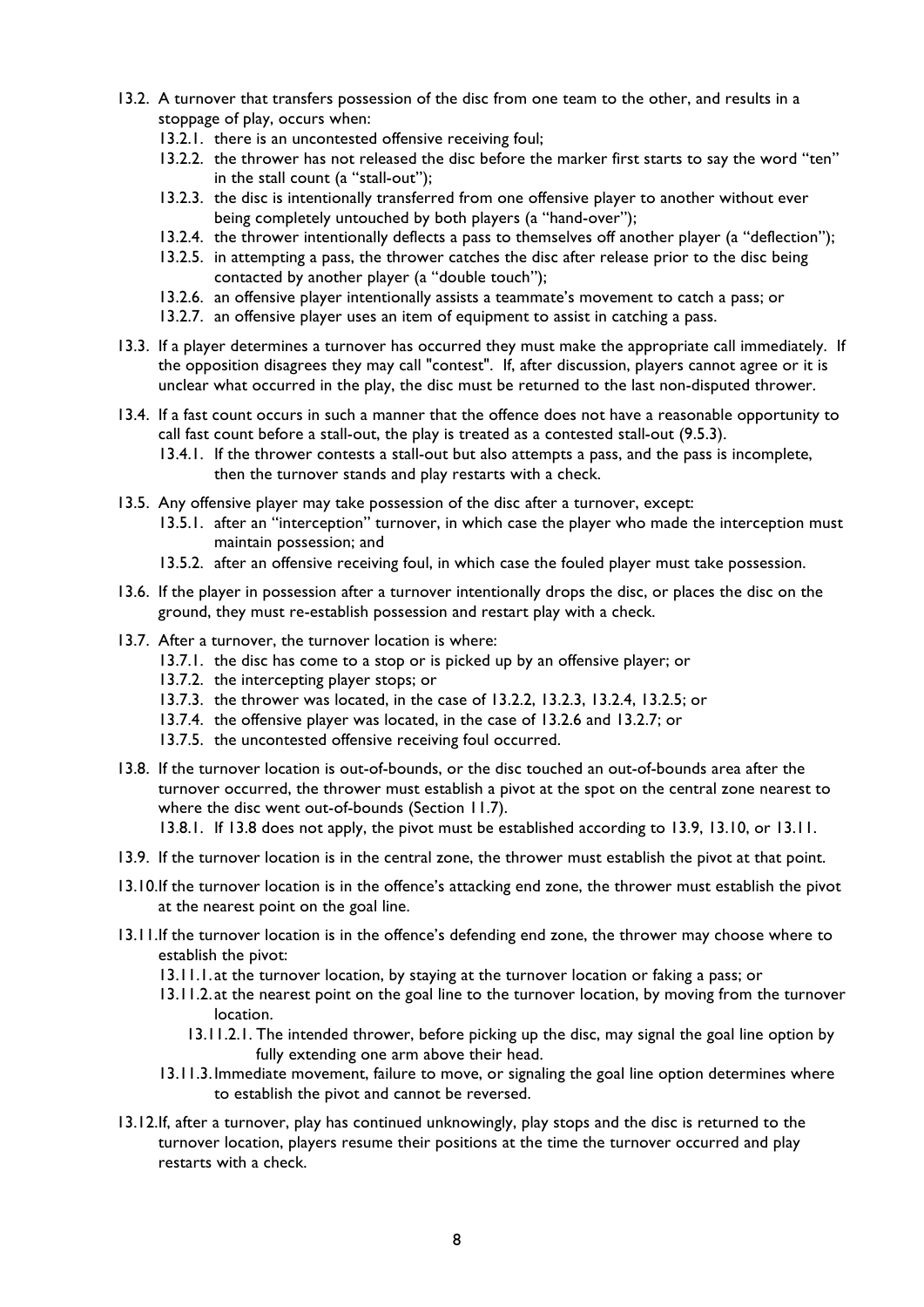# **14. Scoring**

- 14.1. A goal is scored if an in-bounds player catches a legal pass and all of their first simultaneous points of contact after catching the disc are entirely within their attacking end zone (note 12.1, 12.2).
	- 14.1.1. If a player believes a goal has been scored they may call "goal" and play stops. After a contested or retracted goal call play must restart with a check and the call is deemed to have been made when the pass was caught.
- 14.2. If a player in possession of the disc ends up with their selected pivot behind the attacking goal line without scoring a goal according to 14.1, the player establishes the pivot at the nearest point of the goal line.
- 14.3. The time at which a goal is scored is when the disc is caught and the player in possession is in contact with the end zone.

## **15. Calling Fouls, Infractions and Violations**

- 15.1. A breach of the rules due to non-incidental contact between two or more opposing players is a foul.
- 15.2. A breach of the rules regarding a Marking or Travel breach is an infraction. Infractions do not stop play.
- 15.3. Every other breach of the rules is a violation.
- 15.4. Only the player fouled may claim a foul, by calling "Foul".
- 15.5. Only the thrower may claim a marking infraction, by calling the specific name of the infraction. Any opposing player may claim a travel infraction.
- 15.6. Any opposing player may claim a violation, by calling the specific name of the violation or "Violation", unless specified otherwise by the particular rule.
- 15.7. When a foul or violation call is made that stops play, players must stop play by visibly or audibly communicating the stoppage as soon as they are aware of the call and all players should echo calls on the field. If play has stopped for a discussion without any call having been made, a call is deemed to have been made when the discussion started.
- 15.8. Calls must be made immediately after the breach is recognised.
- 15.9. After a player initiates a stoppage incorrectly, including after mishearing a call, not knowing the rules, or not making the call immediately:
	- 15.9.1. if the opposition gains or retains possession, any subsequent play stands
	- 15.9.2. if the opposition does not gain or retain possession, the disc must be returned to the last non-disputed thrower.
- 15.10.If the player against whom the foul, infraction or violation has been called disagrees that it occurred, they may call "Contest".
- 15.11.If a player making the "Foul", "Violation" or "Contest" call subsequently determines that their call was incorrect, they can retract the call, by calling "Retracted". Play restarts with a check.

#### **16. Continuation after a Foul or Violation Call**

- 16.1. Whenever a foul or violation call is made, play stops immediately and no turn over is possible (unless in situations specified in 15.9, 16.2, and 16.3).
- 16.2. If the foul or violation:
	- 16.2.1. is called against the thrower and the thrower subsequently attempts a pass, or
	- 16.2.2. is called when the thrower is in the act of throwing, or
	- 16.2.3. is called or occurs when the disc is in the air,
	- then play continues until possession has been established.
	- 16.2.4. Once possession has been established: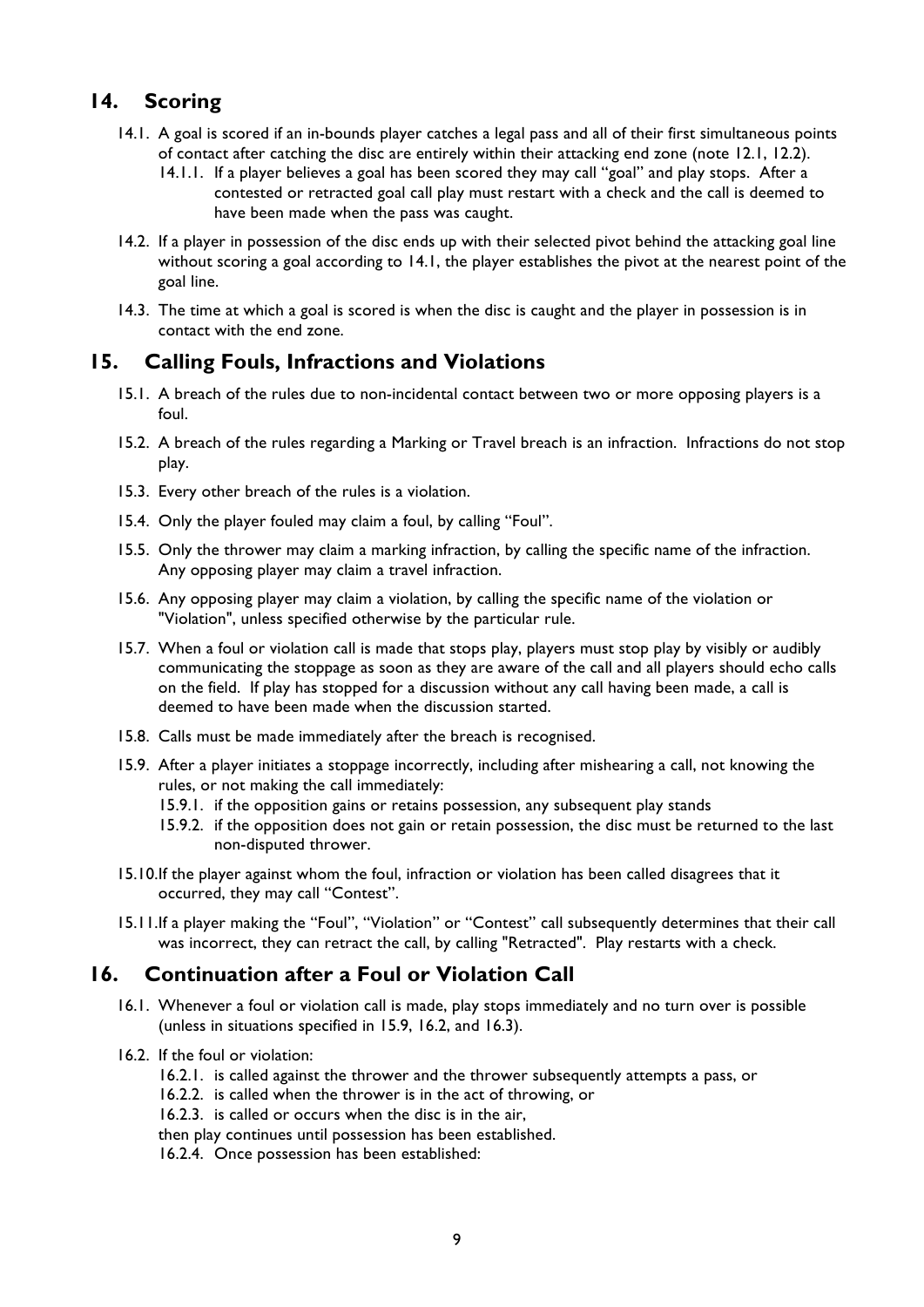- 16.2.4.1. If the team that called the foul or violation gains or retains possession as a result of the pass, play continues without a stoppage. Players recognizing this may call "Play on" to indicate that this rule has been invoked.
- 16.2.4.2. If the team that called the foul or violation does not gain or retain possession as a result of the pass, play must be stopped.
	- 16.2.4.2.1. If the team that called the foul or violation believes that possession has been affected by the foul or violation, the disc will be returned to the thrower for a check (unless the specific rule says otherwise).
- 16.3. Regardless of when the foul or violation call is made, if play had not completely stopped and the players involved from both teams agree that the foul, violation or call did not affect the outcome, the play stands. This rule is not superseded by any other rule.
	- 16.3.1. If the play resulted in a goal, the goal stands.
	- 16.3.2. If the play did not result in a goal the affected players may make up any positional disadvantage caused by the foul, violation or call and restart play with a check.

## **17. Fouls**

- 17.1. Dangerous Play:
	- 17.1.1. Reckless disregard for the safety of fellow players is considered dangerous play and is to be treated as a foul, regardless of whether or when contact occurs. This rule is not superseded by any other rule. If uncontested this must be treated as the most relevant foul from Section 17.
- 17.2. Defensive Receiving (Defender) Fouls:
	- 17.2.1. A Defensive Receiving Foul occurs when a defender initiates contact with a receiver before, while, or directly after, either player makes a play on the disc.
	- 17.2.2. After an uncontested defensive receiving foul the receiver gains possession at the point of the breach. If 14.2 applies, the disc is dead until a pivot is established at the nearest point of the goal line. If the foul is contested, the disc is returned to the thrower.
- 17.3. Force-out Fouls:
	- 17.3.1. A Force-out Foul occurs when an airborne receiver catches the disc, and is fouled by a defensive player before landing, and the contact caused the receiver:
		- 17.3.1.1. to land out-of-bounds instead of in-bounds; or
		- 17.3.1.2. to land in the central zone instead of their attacking end zone.
	- 17.3.2. If the receiver would have landed in their attacking end zone, it is a goal;
	- 17.3.3. If the force-out foul is contested, the disc is returned to the thrower if the receiver landed out-of-bounds, otherwise the disc stays with the receiver.
- 17.4. Defensive Throwing (Marking) Fouls:
	- 17.4.1. A Defensive Throwing Foul occurs when:
		- 17.4.1.1. A defensive player is illegally positioned (Section 18.1), and there is contact with the thrower; or
		- 17.4.1.2. A defensive player initiates contact with the thrower, or there is contact resulting from the thrower and the defender both vying for the same unoccupied position, prior to the release.
		- 17.4.1.3. If a Defensive Throwing Foul occurs prior to the thrower releasing the disc and not during the throwing motion, the thrower may choose to call a contact infraction, by calling "Contact". After a contact infraction that is not contested, play does not stop and the marker must resume the stall count at one (1).
- 17.5. Strip Fouls:
	- 17.5.1. A Strip Foul occurs when a defensive foul causes the receiver or thrower to drop the disc after they have gained possession.
	- 17.5.2. If the reception would have otherwise been a goal, and the foul is uncontested, a goal is awarded.
- 17.6. Offensive Receiving Fouls:
	- 17.6.1. An Offensive Receiving Foul occurs when a receiver initiates contact with a defensive player before, while, or directly after, either player makes a play on the disc.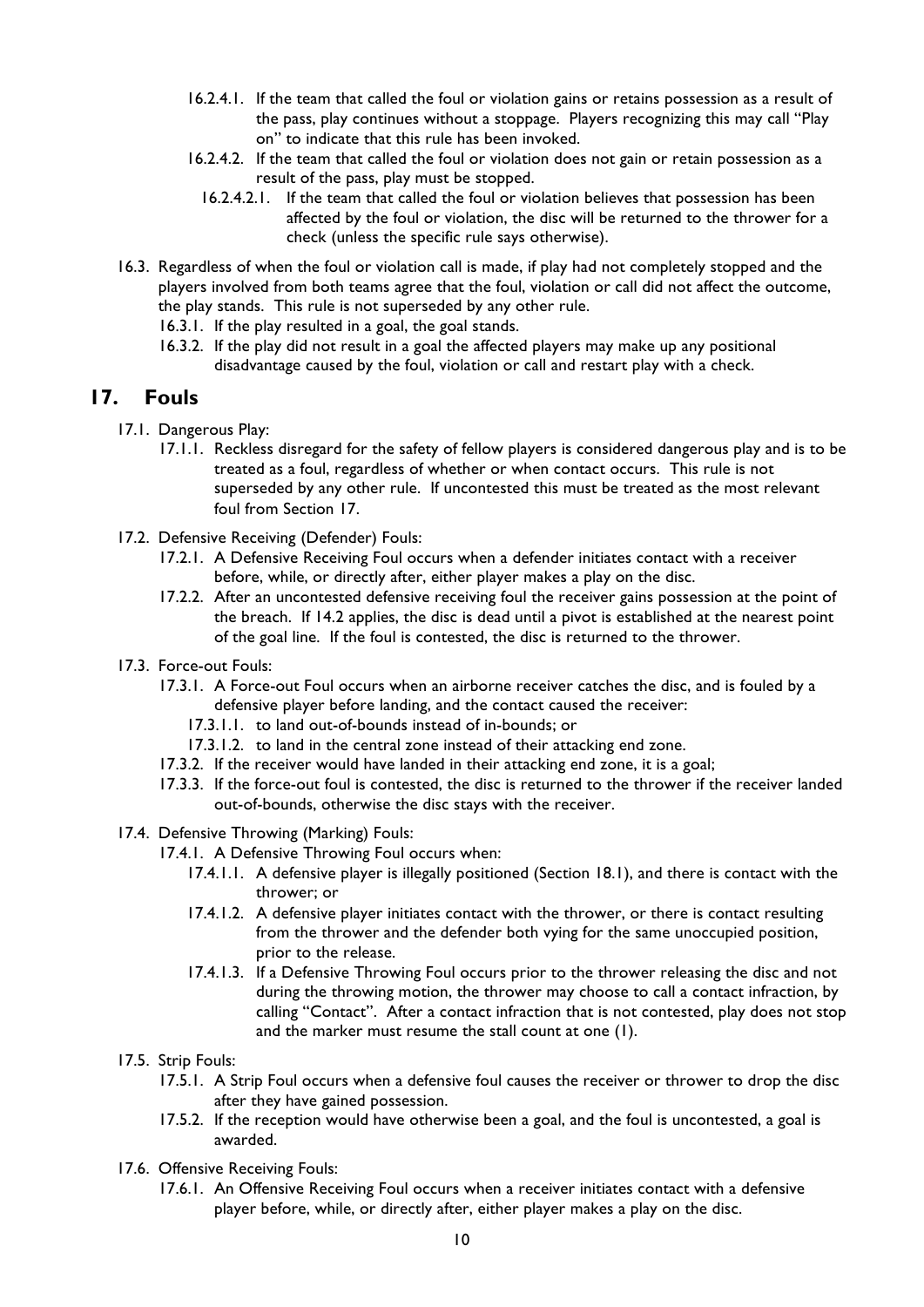- 17.6.2. If the foul is uncontested, the result is a turnover, and the defensive player gains possession at the point of the breach.
- 17.6.3. If the pass is complete and the foul is contested, the disc returns to the thrower.
- 17.7. Offensive Throwing (Thrower) Fouls:
	- 17.7.1. An Offensive Throwing Foul occurs when the thrower initiates contact with a defensive player who is in a legal position.
	- 17.7.2. Incidental contact occurring during the thrower's follow through is not sufficient grounds for a foul, but should be avoided.
- 17.8. Blocking Fouls:
	- 17.8.1. A Blocking Foul occurs when a player takes a position that a moving opponent will be unable to avoid and contact results, and is to be treated as either a receiving foul or an indirect foul, whichever is applicable.
- 17.9. Indirect Fouls:
	- 17.9.1. An Indirect Foul occurs when there is contact between a receiver and a defensive player that does not directly affect an attempt to make a play on the disc.
	- 17.9.2. If uncontested the fouled player may make up any positional disadvantage caused by the foul.
- 17.10.Offsetting Fouls:
	- 17.10.1.If fouls are called by offensive and defensive players on the same play, the disc returns to the thrower.
	- 17.10.2.Non incidental contact that occurs as two or more opposing players move towards a single point simultaneously should be treated as offsetting fouls.

## **18. Infractions and Violations**

- 18.1. Marking Infractions:
	- 18.1.1. Marking infractions include the following:
		- 18.1.1.1. "Fast Count" the marker:
			- 18.1.1.1.1. starts the stall count before the disc is live,
			- 18.1.1.1.2. does not start or restart the stall count with the word "Stalling",
			- 18.1.1.1.3. counts in less than one second intervals,
			- 18.1.1.1.4. does not correctly reduce or reset the stall count when required, or
			- 18.1.1.1.5. does not start the stall count from the correct number.
		- 18.1.1.2. "Straddle" a line between a defensive player's feet contains the thrower's pivot point.
		- 18.1.1.3. "Disc Space" any part of a defensive player is less than one disc diameter away from the torso of the thrower. However, if this situation is caused solely by movement of the thrower, it is not an infraction.
		- 18.1.1.4. "Wrapping" a line between a defensive player's hands or arms intersects the thrower's torso, or any part of the defensive player's body is above the thrower's pivot point. However, if this situation is caused solely by movement of the thrower, it is not an infraction.
		- 18.1.1.5. "Double Team" –a defensive player other than the marker is within three (3) metres of the thrower's pivot point without also guarding another offensive player. However, merely running across this area is not a double team.
		- 18.1.1.6. "Vision" a defensive player uses any part of their body to intentionally obstruct the thrower's vision.
	- 18.1.2. A marking infraction may be contested by the defence, in which case play stops.
	- 18.1.3. After all marking infractions listed in 18.1.1 that are not contested, the marker must resume the stall count with the number last fully uttered before the call, minus one (1).
	- 18.1.4. The marker may not resume counting until any illegal positioning has been corrected. To do otherwise is a subsequent marking infraction.
	- 18.1.5. Instead of calling a marking infraction, the thrower may call a marking violation and stop play if;
		- 18.1.5.1. the stall count is not corrected,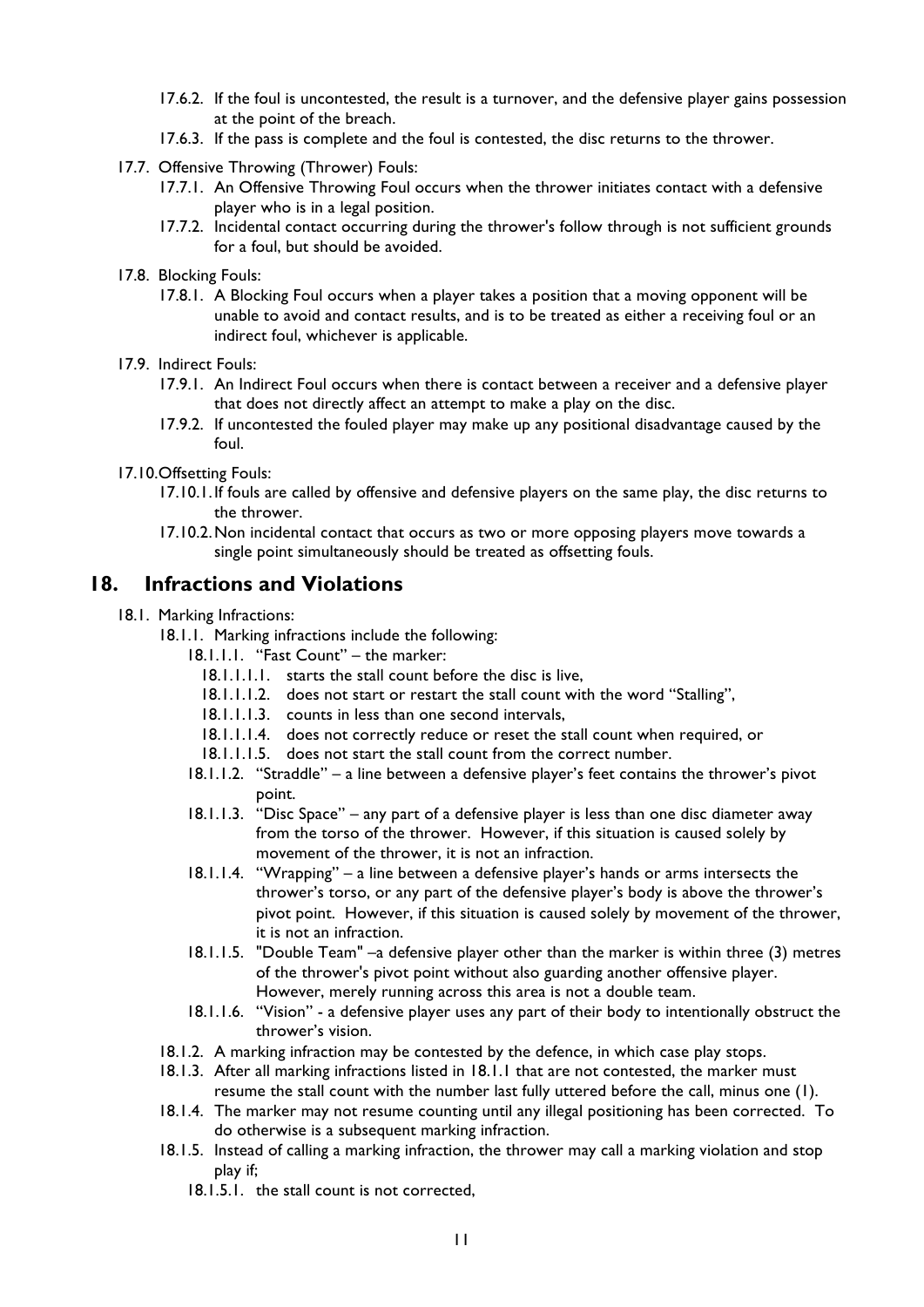- 18.1.5.2. there is no stall count,
- 18.1.5.3. there is an egregious marking infraction, or
- 18.1.5.4. there is a pattern of repeated marking infractions.
- 18.1.6. If the thrower calls a marking infraction, or a marking violation, and also attempts a pass before, during or after the call, the call has no consequences and if the pass is incomplete, then the turnover stands. However if the disc is returned to thrower for a separate breach, the stall count must be adjusted accordingly.
- 18.2. "Travel" Infractions:
	- 18.2.1. The thrower may attempt a pass at any time as long as they are entirely in-bounds or have established an in-bounds pivot.
		- 18.2.1.1. However an in-bounds player who catches a pass while airborne may attempt a pass prior to contacting the ground.
	- 18.2.2. After catching the disc, and landing in-bounds, the thrower must reduce speed as quickly as possible, without changing direction, until they have established a pivot point.
		- 18.2.2.1. The thrower may release the disc while reducing speed as long as they maintain contact with the playing field throughout the throwing motion.
	- 18.2.3. The thrower may change direction (pivot) only by establishing a "pivot point", where one part of their body remains in constant contact with a certain spot on the playing field, called the "pivot point".
	- 18.2.4. A thrower who is lying down or kneeling does not need to establish a pivot.
		- 18.2.4.1. If they stand up it is not a travel, provided the pivot is established at the same location.
	- 18.2.5. A travel infraction occurs if:
		- 18.2.5.1. the thrower establishes the pivot at an incorrect point on the playing field;
		- 18.2.5.2. the thrower changes direction before establishing a pivot or releasing the disc;
		- 18.2.5.3. after a catch the thrower fails to reduce their speed as quickly as possible;
		- 18.2.5.4. the thrower fails to keep the established pivot until releasing the disc;
		- 18.2.5.5. the thrower fails to maintain contact with the playing field throughout the throwing motion; or
		- 18.2.5.6. a player purposefully bobbles, fumbles or delays the disc to themselves in order to move in any direction.
	- 18.2.6. After an uncontested travel infraction is called ("travel"), play does not stop.
		- 18.2.6.1. The thrower establishes a pivot at the correct spot, as indicated by the player who called the travel. This must occur without delay from either player involved.
		- 18.2.6.2. Any stall count is paused, and the thrower may not throw the disc, until the pivot is established at the correct spot.
		- 18.2.6.3. The marker must say "Stalling" before restarting the stall count.
	- 18.2.7. If, after a travel infraction but before correcting the pivot, the thrower throws a completed pass, the defensive team may call a travel violation. Play stops and the disc is returned to the thrower. The thrower must return to the location occupied at the time of the infraction. Play must restart with a check..
	- 18.2.8. If, after a travel infraction, the thrower throws an incomplete pass, play continues.
	- 18.2.9. After a contested travel infraction where the thrower has not released the disc, play stops.
- 18.3. "Pick" Violations:
	- 18.3.1. If a defensive player is guarding one offensive player and they are prevented from moving towards/with that player by another player, that defensive player may call "Pick". However it is not a pick if both the player being guarded and the obstructing player are making a play on the disc.
		- 18.3.1.1. Prior to making the "Pick" call, the defender may delay the call up to two (2) seconds to determine if the obstruction will affect the play.
	- 18.3.2. If play has stopped, the obstructed player may move to the agreed position they would have otherwise occupied if the obstruction had not occurred, unless specified otherwise.
	- 18.3.3. All players should take reasonable efforts to avoid the occurrence of picks.
		- 18.3.3.1. During any stoppage opposing players may agree to slightly adjust their locations to avoid potential picks.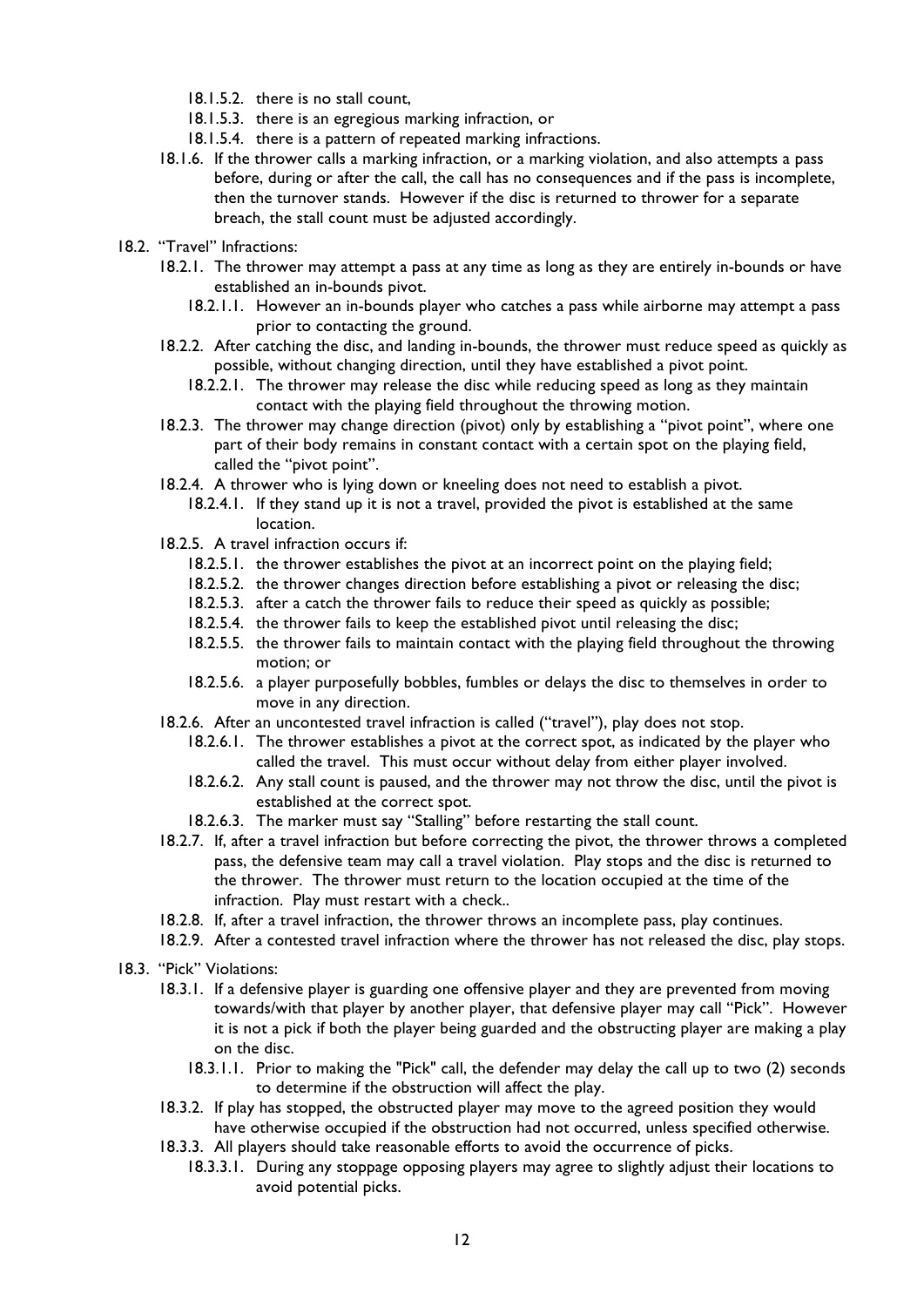# **19. Stoppages**

- 19.1. Injury Stoppage
	- 19.1.1. An injury stoppage, "Injury", may be called by the injured player, or by any player on the injured player's team.
	- 19.1.2. If any player has an open or bleeding wound, an injury stoppage must be called and that player must take an immediate injury substitution and must not rejoin the game until the wound is treated and sealed.
	- 19.1.3. If the injury was not caused by an opponent, the player must choose either to be substituted, or to charge their own team with a Time-Out.
	- 19.1.4. If the injury was caused by an opponent, the player may choose to stay or to be substituted.
	- 19.1.5. If the injured player had caught the disc, and the player has dropped the disc due to the injury, that player retains possession of the disc.
	- 19.1.6. The injury stoppage is considered to have been called at the time of the injury, unless the injured player chooses to continue play before the stoppage is called.
	- 19.1.7. If the disc was in the air when the injury stoppage was called, play continues until either the pass is caught, or the disc hits the ground. If the injury is not the result of a foul, the completion or turnover stands, and play restarts there after the stoppage.
- 19.2. Technical Stoppage
	- 19.2.1. Any player who recognises a condition that endangers players may call "technical" to stop play. Play must stop immediately.
	- 19.2.2. The thrower may call a technical stoppage during play to replace a severely damaged disc.
	- 19.2.3. After a technical stoppage call:
		- 19.2.3.1. If the call or issue did not affect play, the completion or turnover stands, and play restarts there;
		- 19.2.3.2. If the call or issue did affect the play, the disc goes back to the thrower.
- 19.3. If a player is substituted after an injury, or technical stoppage due to illegal equipment, the opposing team may also choose to substitute one player.
	- 19.3.1. Substitute players take on the full state (location, possession, stall count etc) of the player they are substituting.

## **20. Time-Outs**

- 20.1. The player calling a time-out must form a "T" with their hands, or with one hand and the disc, and should call "time-out" audibly to opposition players.
- 20.2. Each team may take two (2) time-outs per half.
- 20.3. After the start of a point and before both teams have signalled readiness, a player from either team may call a time-out. The time-out extends the time between the start of the point and subsequent pull by seventy-five (75) seconds.
- 20.4. After the pull only a thrower with possession of the disc that has survived ground contact, may call a time-out. The time-out starts when the "T" is formed, and lasts seventy-five (75) seconds. After such a time-out:
	- 20.4.1. Substitutions are not allowed, except for injury.
	- 20.4.2. Play is restarted at the pivot point.
	- 20.4.3. The thrower remains the same.
	- 20.4.4. All other offensive players may then set up at any point on the playing field.
	- 20.4.5. Once the offensive players have selected positions, defensive players may set up at any point on the playing field.
	- 20.4.6. The stall count remains the same, unless the marker has been switched.
- 20.5. If the thrower attempts to call a time-out when their team has no remaining time-outs, play is stopped. The marker must add two (2) seconds to the stall count they would have restarted play on before restarting play with a check. If this results in a stall count of ten (10) or above, this is a "stall-out" turnover.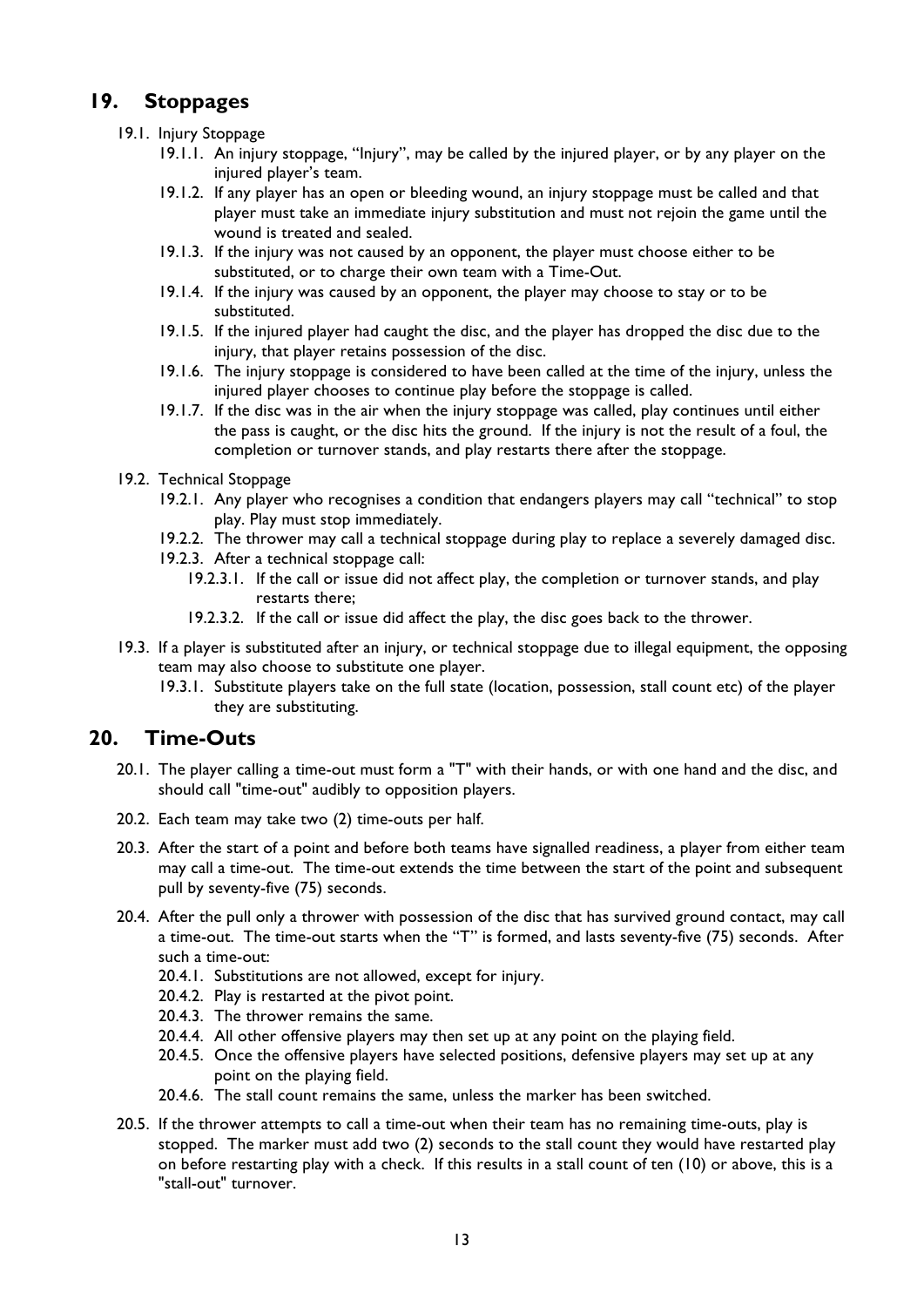# **Definitions**

| Act of throwing     | See throwing motion.                                                                                                                                                                                                                                                                                                                                                                                |
|---------------------|-----------------------------------------------------------------------------------------------------------------------------------------------------------------------------------------------------------------------------------------------------------------------------------------------------------------------------------------------------------------------------------------------------|
| Affect the play     | A breach affects the play if it is reasonable to assume that the outcome of<br>the specific play may have been meaningfully different had the breach not<br>occurred.                                                                                                                                                                                                                               |
| Attacking end zone  | The end zone in which the team in question is currently attempting to score.                                                                                                                                                                                                                                                                                                                        |
| Best perspective    | The most complete viewpoint available by a player that includes the relative<br>position of the disc, ground, players and line markers involved in the play.                                                                                                                                                                                                                                        |
| <b>Brick</b>        | Any pull that initially lands out-of-bounds, untouched by the receiving team.                                                                                                                                                                                                                                                                                                                       |
| Call                | A clearly audible statement that a foul, infraction, violation or injury has<br>occurred. The following terms may be used: Foul, Travel, specific name of<br>Marking Infraction, Violation (or specific name of Violation), Stall-Out,<br>Technical, and Injury.                                                                                                                                    |
| Central zone        | The area of the playing field, including the goal lines, but excluding the end<br>zones and the perimeter lines.                                                                                                                                                                                                                                                                                    |
| <b>Check</b>        | Action of a defensive player touching the disc to restart play.                                                                                                                                                                                                                                                                                                                                     |
| Defending end zone  | The end zone in which the team in question is currently attempting to<br>prevent the opposition from scoring.                                                                                                                                                                                                                                                                                       |
| Defensive player    | Any player whose team is not in possession of the disc.                                                                                                                                                                                                                                                                                                                                             |
| End zone            | One of the two areas at the end of the playing field where teams can score a<br>goal by catching the disc there.                                                                                                                                                                                                                                                                                    |
| Establish a pivot   | After a turnover, the pivot point is defined, and the thrower establishes a<br>pivot by placing a part of their body (usually a foot) there. After receiving a<br>pass, a thrower must establish a pivot after they have come to a stop if they<br>wish to then move. They establish the pivot by keeping a part of their body<br>in constant contact with a particular point on the playing field. |
| <b>Goal line</b>    | The line separating the central zone from each end zone.                                                                                                                                                                                                                                                                                                                                            |
| Ground              | The ground consists of all substantial solid objects, including grass, marker<br>cones, equipment, water, trees, fences, walls and non-players, but excluding<br>all players and their worn clothing, airborne particles and precipitation.                                                                                                                                                         |
| Ground contact      | Refers to all player contact with the ground directly related to a specific<br>event or manoeuvre, including landing or recovery after being off-balance<br>(e.g., jumping, diving, leaning, or falling).                                                                                                                                                                                           |
| <b>Guarding</b>     | A defender is guarding an offensive player when they are within three meters<br>of that offensive player and are reacting to that offensive player.                                                                                                                                                                                                                                                 |
| Incidental contact  | Any contact which is not dangerous in nature and does not affect the play.                                                                                                                                                                                                                                                                                                                          |
| Initiate contact    | Any movement towards a legally positioned opponent (either their<br>stationary position, or their expected position based on their established<br>speed and direction), that results in unavoidable non-incidental contact.                                                                                                                                                                         |
| Interception        | When a player on the defensive team catches a throw by a player on the<br>offensive team.                                                                                                                                                                                                                                                                                                           |
| Legitimate position | The stationary position established by a player's body excluding extended<br>arms and legs that can be avoided by all opposing players when time and<br>distance are taken into account.                                                                                                                                                                                                            |
| Line                | A boundary defining the playing areas. On an unlined field, the boundary is<br>defined as an imaginary line between two field markers with the thickness of<br>said markers. Line segments are not extrapolated beyond the defining<br>markers.                                                                                                                                                     |
| disc                | Making a play on the When the disc is in the air and a player is attempting to make contact with<br>the disc in any way e.g. to catch it or block it. This includes the process of<br>running towards the place they expect to make contact with the disc.                                                                                                                                          |
| Marker              | The defensive player who may call the stall count on the thrower.                                                                                                                                                                                                                                                                                                                                   |
| Non-player          | Any person, including a team member, who is not currently a player.                                                                                                                                                                                                                                                                                                                                 |
| Offensive player    | A player whose team is in possession of the disc.                                                                                                                                                                                                                                                                                                                                                   |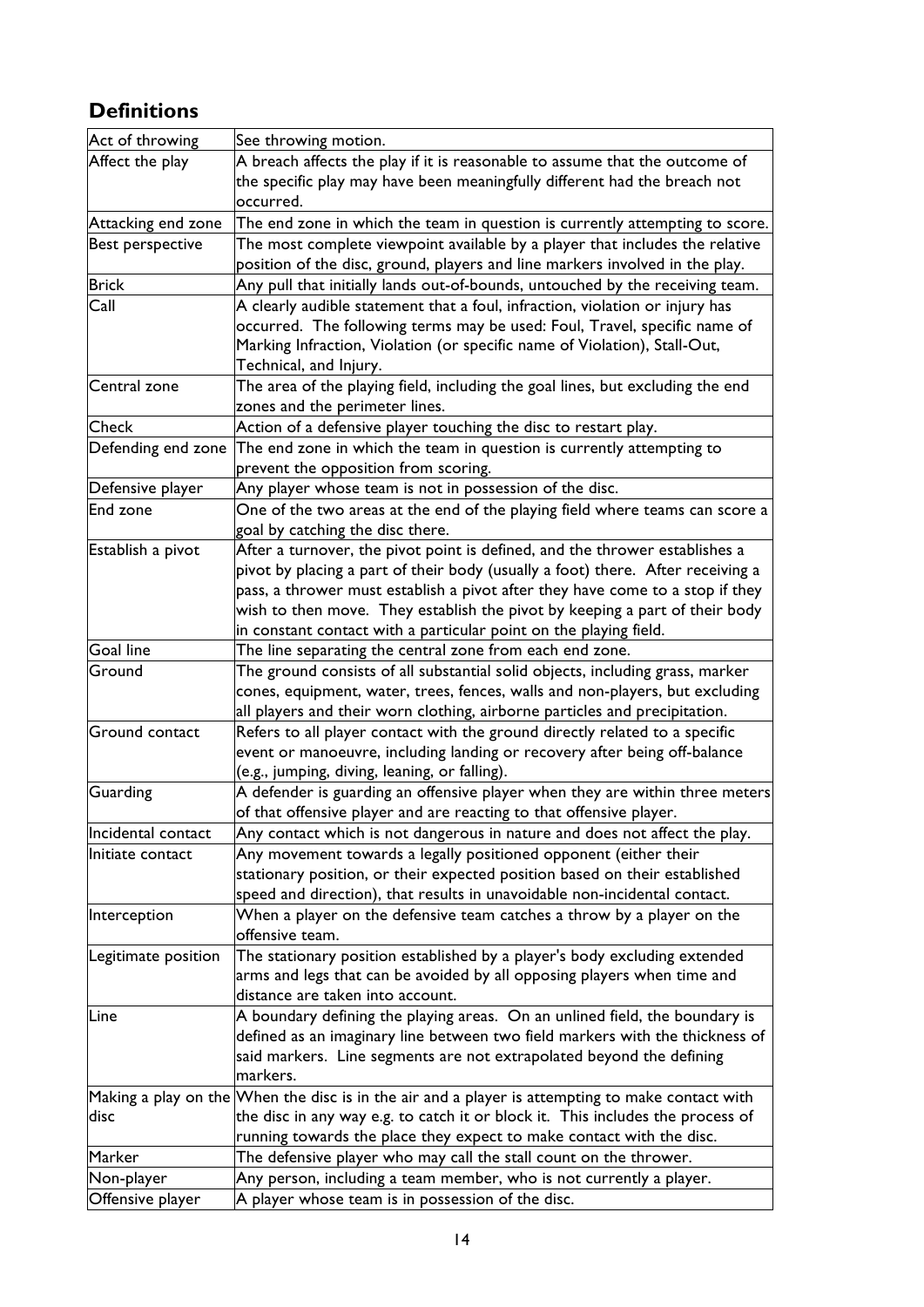| Out-of-bounds (OB) Everything that is not part of the playing field, including the perimeter lines. |                                                                                     |  |  |  |
|-----------------------------------------------------------------------------------------------------|-------------------------------------------------------------------------------------|--|--|--|
| Perimeter lines                                                                                     | Lines separating the central zone or end zone from the out-of-bounds area.          |  |  |  |
|                                                                                                     | They are not part of the playing field.                                             |  |  |  |
| Pivot                                                                                               | To move in any direction while keeping a part of the body in contact with a         |  |  |  |
|                                                                                                     | single point on the playing field, called the pivot point.                          |  |  |  |
| Pivot point                                                                                         | The point on the playing field where the thrower is required to establish a         |  |  |  |
|                                                                                                     | pivot after a turnover, after the pull, after a time-out, after leaving the central |  |  |  |
|                                                                                                     | zone, or where a pivot has already been established. A thrower may not              |  |  |  |
|                                                                                                     | have established a pivot point if they have not come to a stop and have not         |  |  |  |
|                                                                                                     | pivoted.                                                                            |  |  |  |
| Play                                                                                                | The time after the Pull has commenced and prior to the scoring of a goal.           |  |  |  |
|                                                                                                     | Play may further stop due to a call, in which case play is restarted with a         |  |  |  |
|                                                                                                     | check.                                                                              |  |  |  |
| Player                                                                                              | One of the up to fourteen (14) persons who are actually participating in the        |  |  |  |
|                                                                                                     | current point of play.                                                              |  |  |  |
| Possession of the                                                                                   | Sustained contact with, and control of, a non-spinning disc.                        |  |  |  |
| disc                                                                                                | To catch a pass is equivalent to establishing possession of that pass.              |  |  |  |
|                                                                                                     | Loss of possession due to ground contact related to a pass reception                |  |  |  |
|                                                                                                     | negates that player's possession up to that point.                                  |  |  |  |
|                                                                                                     | A disc in the possession of a player is considered part of that player.             |  |  |  |
|                                                                                                     | The team whose player is in possession or whose players may pick up the             |  |  |  |
|                                                                                                     | disc is considered the team in possession.                                          |  |  |  |
| <b>Playing Field</b>                                                                                | The area including the central zone and the end zones, but excluding the            |  |  |  |
|                                                                                                     | perimeter lines.                                                                    |  |  |  |
| Pull                                                                                                | The throw from one team to the other that starts play at the beginning of a         |  |  |  |
|                                                                                                     | half or after a goal. The pull is not considered a legal pass.                      |  |  |  |
| <b>Receivers</b>                                                                                    | All offensive players other than the thrower.                                       |  |  |  |
| Stoppage of play                                                                                    | Any halting of play due to a foul, violation, discussion, injury or time-out that   |  |  |  |
|                                                                                                     | requires a check to restart play.                                                   |  |  |  |
| Throw                                                                                               | A disc in flight following any throwing motion, including after a fake attempt      |  |  |  |
|                                                                                                     | and an intentionally dropped disc, that results in loss of contact between the      |  |  |  |
|                                                                                                     | thrower and the disc.                                                               |  |  |  |
|                                                                                                     | A pass is the equivalent of a throw.                                                |  |  |  |
| Thrower                                                                                             | The offensive player in possession of the disc, or the player who has just          |  |  |  |
|                                                                                                     | thrown the disc prior to when the result of the throw has been determined.          |  |  |  |
| Throwing motion                                                                                     | The throwing motion is the motion that transfers momentum from the                  |  |  |  |
|                                                                                                     | thrower to the disc in the direction of flight and results in a throw. Pivots       |  |  |  |
|                                                                                                     | and wind-ups are not part of the act of throwing.                                   |  |  |  |
| Turnover                                                                                            | Any event resulting in a change of the team in possession. $\,$ turnover is not     |  |  |  |
|                                                                                                     | considered a violation.                                                             |  |  |  |
| Where the disc                                                                                      | Refers to the location where a disc is caught, comes to rest naturally, or          |  |  |  |
| stops                                                                                               | where it is stopped from rolling or sliding.                                        |  |  |  |

- The End –